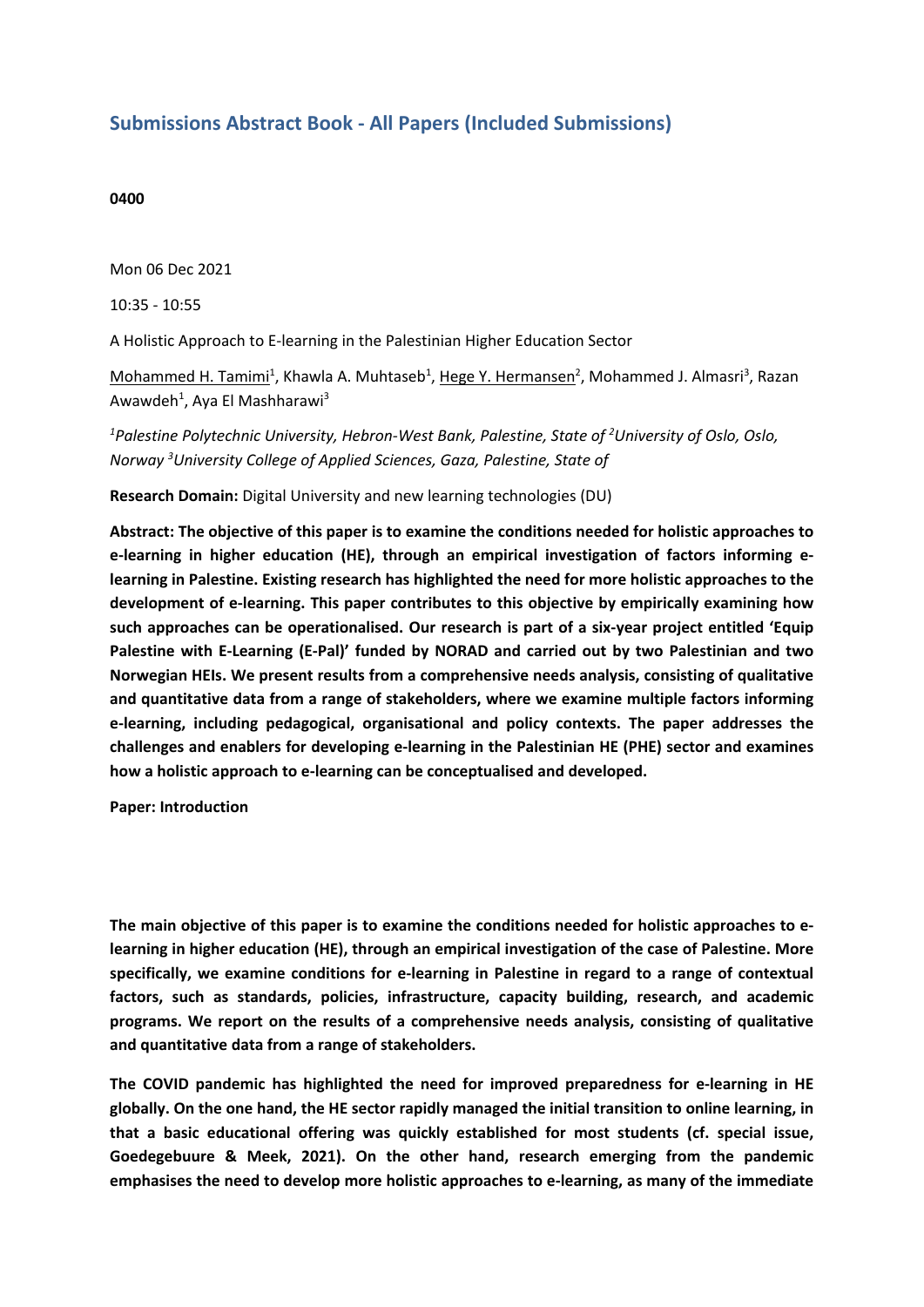**measures adopted were characterised by "solutionism" (Teräs et al., 2020), in which the priority has been to identify immediate solutions to pressing problems. The call for more holistic approaches is also reflected in systematic reviews on online and blended learning published prior to the pandemic (Martin, et al., 2020; Rasheed, et al., 2020). This paper contributes to existing research by responding to this call. We present results from <sup>a</sup> research project that has deliberately adopted <sup>a</sup> holistic approach to conditions for e-learning, including pedagogical, organizational and policy perspectives and conditions related to technological infrastructure. We ask the following research questions:**

1.

2. **What are the main challenges and enablers for developing e-learning in the Palestinian higher education sector?**

3.

4. **How can <sup>a</sup> holistic approach to e-learning in Palestinian HE be developed?**

**Analytical Perspective and Empirical Context**

**For the purposes of this paper, we define e-learning as forms of digitally mediated teaching and learning in higher education, which may be conducted fully online or with the use of digital tools on campus. Analytically, we rely on holistic approaches to the development of e-learning (Khan, et al., 2021), which seek to view pedagogical, organisational, political and infrastructural factors in relation to each other.** 

**Our research is part of <sup>a</sup> six-year project titled 'Equip Palestine with E-Learning (E-Pal)' funded by The Norwegian Agency for Development Cooperation (NORAD). The project is <sup>a</sup> cooperation between the Palestine Polytechnic University (PPU), the University College of Applied Sciences (UCAS), the University of Oslo and Oslo Metropolitan University. The E-Pal project aims at strengthening the institutional (PPU, UCAS) and Palestinian national environment for e-learning in higher education with regard to national policies, organizational infrastructures and pedagogical practices, thereby enhancing student learning. In addition, the project aims at strengthening Palestinian academics' capacities for the design, implementation, and evaluation, and undertaking research in e-learning in the higher education sector. It also aims at strengthening graduates' competitiveness in the labor market by developing their digital skills and competencies.** 

**What makes this project innovative is its holistic approach to developing e-learning policies, capacity building, research and learning practices. The project is also unique in the Palestinian context, in involving <sup>a</sup> wide range of policy makers, researchers, and practitioners in the process and production of the project outcomes.** 

**Methodology**